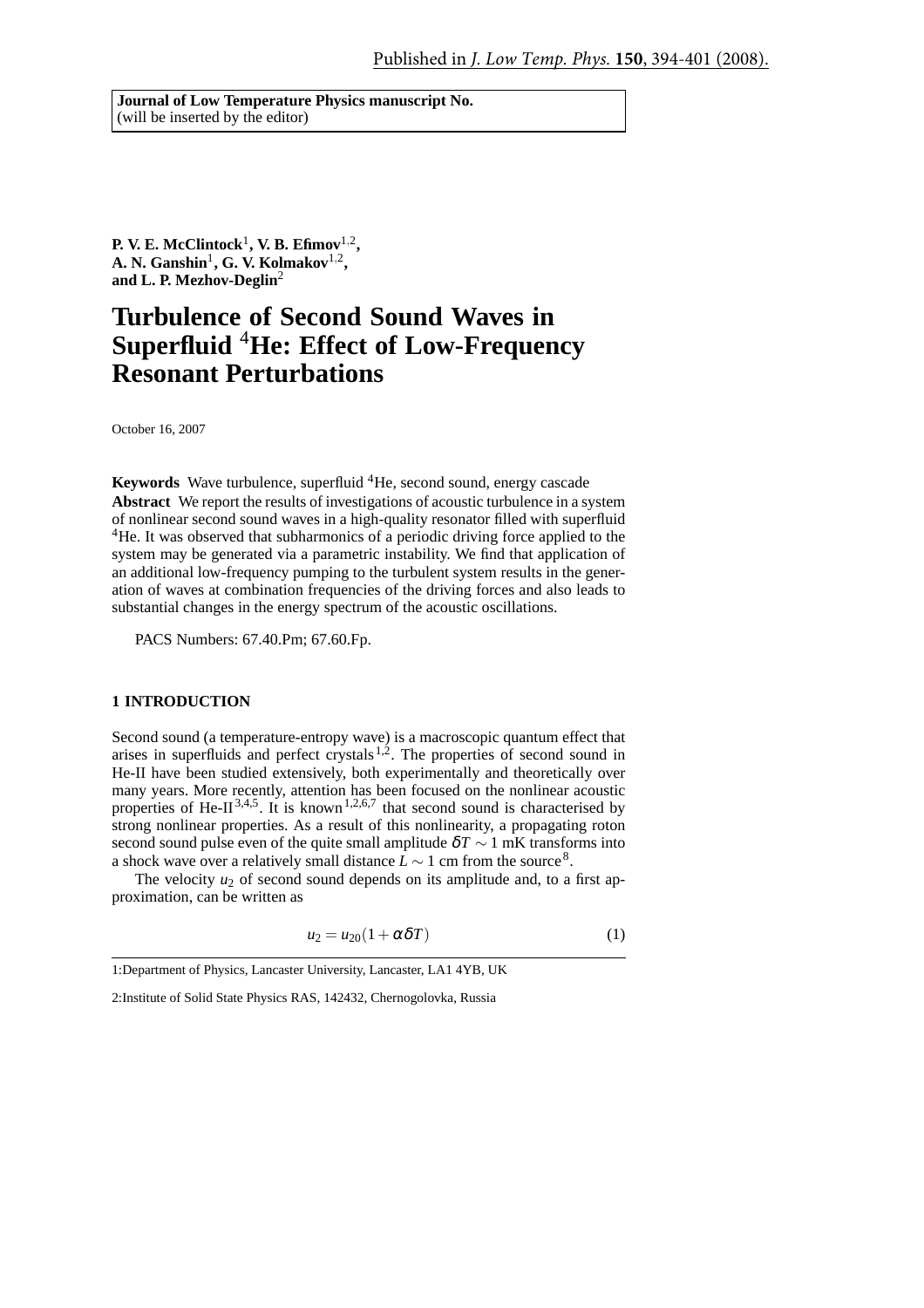where  $u_{20}$  is the wave velocity at negligibly small amplitude,  $\delta T$  is the wave amplitude in temperature *T*,

$$
\alpha = \frac{\partial}{\partial T} \ln \left( u_{20}^3 \frac{C}{T} \right),
$$

is the nonlinearity coefficient of second sound, and *C* is the heat capacity per unit mass of liquid helium at constant pressure.

The nonlinearity coefficient  $\alpha$  may be either positive or negative, depending on the temperature and pressure <sup>1,7</sup>. Under the saturated vapour pressure, in the region of roton second sound (i.e. at  $T > 0.9$  K)  $\alpha$  is positive  $(\alpha > 0)$  for  $T < T_{\alpha} = 1.88$ K, just like the nonlinearity coefficient of conventional sound waves in ordinary media. However, it is negative ( $\alpha$  < 0) in the range  $T_{\alpha}$  <  $T$  <  $T_{\lambda}$ . Here  $T_{\lambda}$  = 2.176 K is the temperature of the superfluid-to-normal (He-II to He-I) transition under the saturated vapour pressure. At  $T = T_\alpha$ ,  $\alpha$  passes through zero.

Second sound in He II within a high-*Q* resonator was recently used for an experimental study of acoustic or Burgers turbulence (BT) in a system of nonlinear sound waves<sup>9</sup>. Note that this turbulent state is radically different from quantum turbulence  $10$  (QT) in He II because the density of quantised vortices is close to zero. Furthermore, the motions of both the normal and superfluid components can be considered as being to a first approximation potential. BT has been at the focus of numerous investigations during the last few decades in view of its many important applications in engineering and fundamental science <sup>11,12,13</sup>.

There are huge advantages in the use of roton second sound waves for the study of BT, including: the possibility of adjusting the nonlinearity coefficient of the second sound simply by changing the bath temperature, thus enabling one to study both nearly linear, and strongly nonlinear, waves while using exactly the same experimental techniques; the excellent time-resolution of the measurements due to the relatively small velocity of the second sound  $u_{20} \le 20$  m/s; and the ease with which the spectral characteristics of the driving force can be adjusted by changing the electrical signal applied to the heater used to generate the second sound.

It has been established<sup>9</sup> that a steady-state Kolmogorov-like wave energy cascade of acoustic turbulence can be formed in He II. It involves a flux of energy through the spectral range towards high frequencies, and arises when a periodic driving force of sufficiently high amplitude is applied at one of the resonant frequencies of the cavity. There is a smooth crossover in the system of second sound waves from the nearly linear regime at low driving amplitudes, to a nonlinear regime and, further, to developed turbulence at high driving amplitudes.

Here we demonstrate that acoustic waves with frequency *lower* than the driving frequency can also be generated due to nonlinearity. We report also the initial results of a study of the influence of an additional low-frequency periodic driving force on the steady-state turbulent energy distribution. We find that the application of a weak low-frequency perturbation to the turbulent system leads to the excitation of additional degrees of freedom – standing waves with frequencies equal to combinations of the main and additional driving frequencies. A redistribution of wave energy between the newly excited states leads to a decrease in the amplitudes of the nonlinearly generated waves in the high-frequency domain of the spectrum. We comment that turbulence "damping" on switching on the additional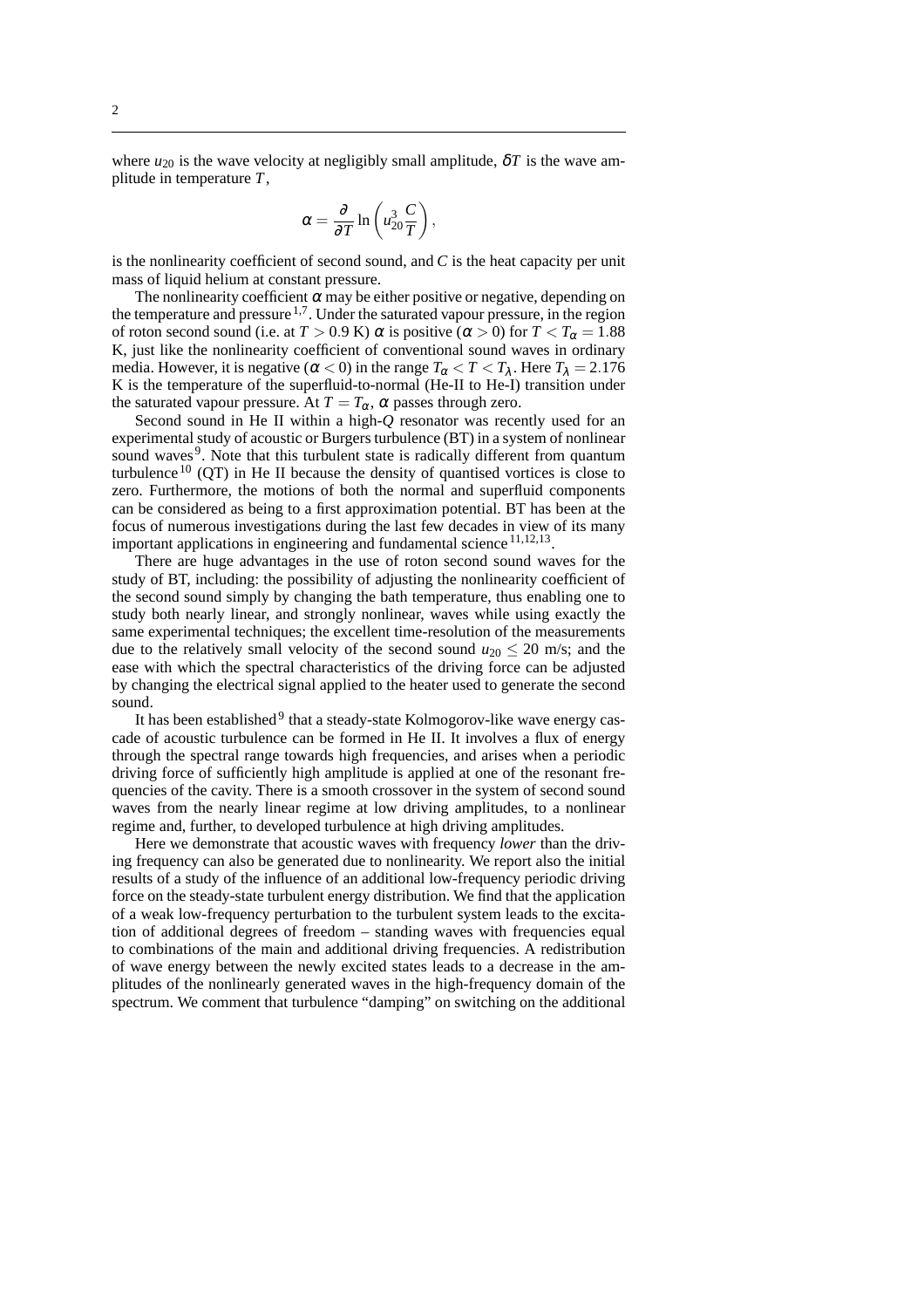energy input at low frequencies may be useful, for example in the control<sup>14</sup> of turbulence.

## **2 RESULTS AND DISCUSSION**

#### 2.1 Experimental Techniques

The experimental arrangements were similar to those used earlier<sup>9</sup> for the study of acoustic turbulence excited by a periodic driving force. We use a thin-film heater to generate the second sound, and a thin-film thermometer (a superconducting bolometer) as a detector. Use of a high-*Q* resonator enables us to create nonlinear second sound standing waves of high amplitude with only small heat production at the source. The wave amplitude  $\delta T$  can be changed from 0.05 mK up to a few mK. The resonator was formed by a cylindrical quartz tube of length  $L = 7$  cm and inner diameter  $D = 1.5$  cm. The film heater and bolometer were deposited on the surfaces of flat glass plates capping the ends of the tube. The measurements reported below were conducted under the saturated vapour pressure at  $T = 2.08 \text{ K}$ where  $\alpha \approx -7.6 \text{ K}^{-1}$ . The *Q*-factor of the resonator, determined from the widths of longitudinal resonances at small heat flux densities, was *Q* ∼ 1000 for resonance numbers  $p \le 10$  and  $Q \sim 3000$  for  $30 < p < 100$ .

In the present experiments, the heater could be driven by either or both of two external sinusoidal voltage generators in the frequency range between 0.1 and 100 kHz. When driving simultaneously at two frequencies the voltage applied to the heater was equal to

$$
U(t) = U_1 \cos(\omega_1 t + \varphi_1) + U_2 \cos(\omega_2 t + \varphi_2). \tag{2}
$$

The heat flux density emitted by the heater is proportional to the square of the voltage  $U(t)$  applied to the heater,

$$
W(t) = U^2(t)/RS,
$$
\n(3)

where *R* and *S* are resistance and area of the heater. In the measurements reported below we applied a low-frequency driving force with  $\omega_2 < \omega_1$  and  $U_2 < U_1$ . In order to drive at a single frequency  $\omega_1$ , the driving voltage  $U_2$  was set to zero, in which case only a standing wave of frequency  $\omega_{d1} = 2\omega_1$  was excited.

If  $U_1$  and  $U_2$  are both nonzero then, in accordance with Eqs. 2 and 3, the frequencies of the excited second sound standing waves are equal to  $\omega_{d1} = 2\omega_1$ ,  $\omega_{d2} = 2\omega_2$ , and  $\omega_{d3,4} = \omega_1 \pm \omega_2$ . Two types of measurements were conducted in the latter case. In each of them the main driving frequency  $\omega_{d1}$  was always set equal to one of the longitudinal resonant frequencies of the cavity. In measurements of the first type second sound waves were excited by pumping effectively at the single frequency  $\omega_{d1}$ : the additional driving frequency  $\omega_{d2}$  was set far from any resonant frequency (typically,  $\omega_{d2} \sim 1$  Hz), and, hence, the amplitudes of the second sound waves excited at the additional frequencies  $\omega_{d2}$ ,  $\omega_{d3}$  and  $\omega_{d4}$  were negligibly small due to high quality of the resonator. In measurements of the second type, the frequency  $\omega_d$ <sub>2</sub> was set equal to some resonant frequency of the cavity. In this case second sound waves were excited simultaneously at four resonant frequencies  $\omega_{d1}$ ,  $\omega_{d2}$ ,  $\omega_{d3}$  and  $\omega_{d4}$ . In both cases the bolometer signal  $A(t)$  was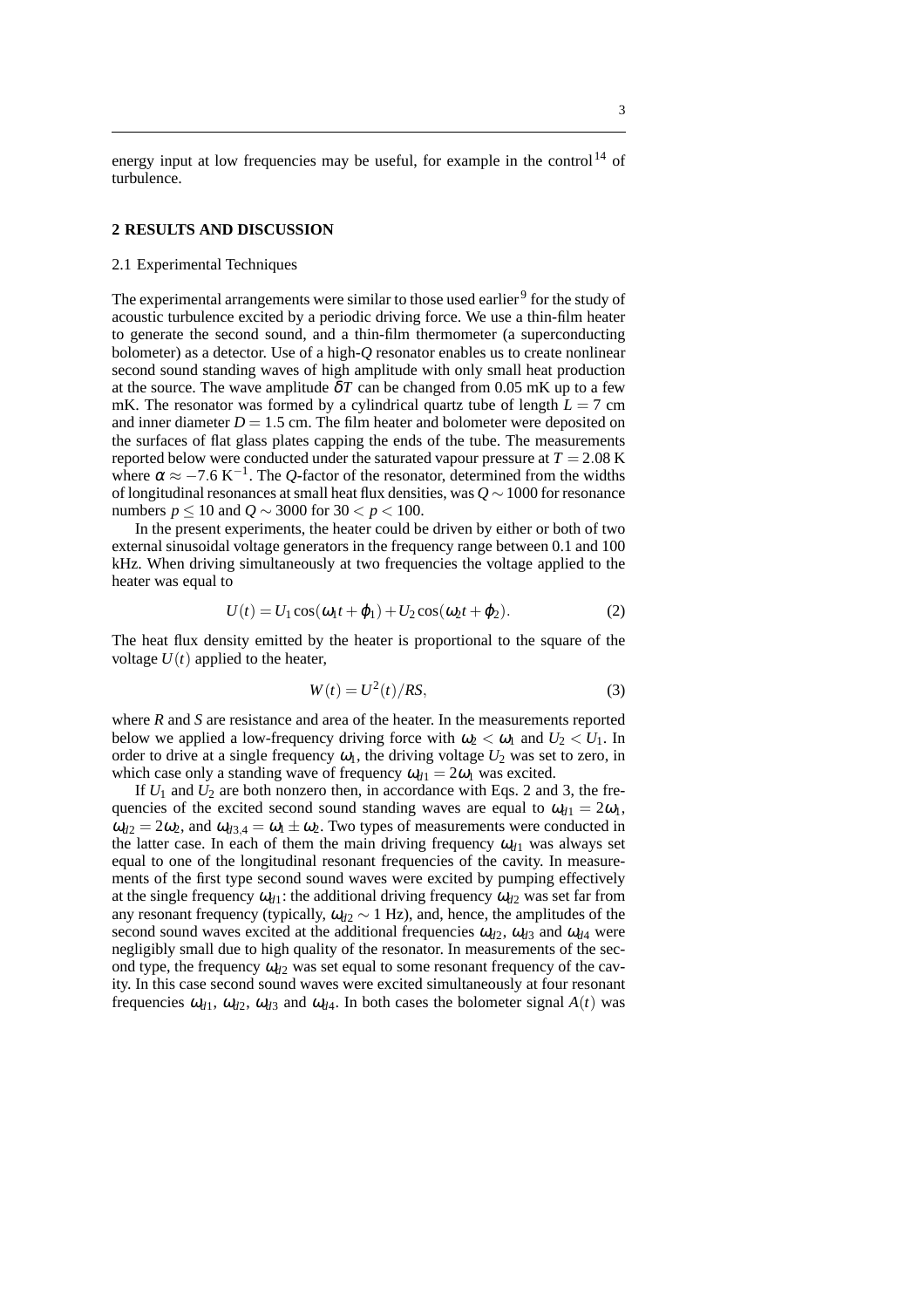

**Fig. 1** Energy spectra of standing second sound waves measured at *T* = 2.08 K when driving at a single frequency of the 32nd resonance. The ac heat flux density was  $W = 5.4$  W/cm<sup>2</sup> (a) and 42.1 W/cm<sup>2</sup> (b).

recorded and stored in computer memory. The second sound distribution over frequency was Fourier-analysed and the steady-state energy spectra were computed as

$$
E_{\omega} = \text{const} \times |A_{\omega}|^2, \tag{4}
$$

where  $A_{\omega}$  is the time Fourier transform of the measured signal  $A(t)$ . We now present the results of these measurements in Sec. 2.2.

# 2.2 Experimental Observations

Figure 1 shows the spectra of standing second sound waves measured when driving at frequency of the 32nd resonance,  $\omega_{d1}/2\pi = 3180$  Hz. In this measurement the additional driving voltage was  $U_2 = 0$ . The ac heat flux density was  $W = 5.4$  $W/cm<sup>2</sup>$  (plot (a)) and 42.1  $W/cm<sup>2</sup>$  (plot (b)). The temperature of the helium bath was  $T = 2.08$  K.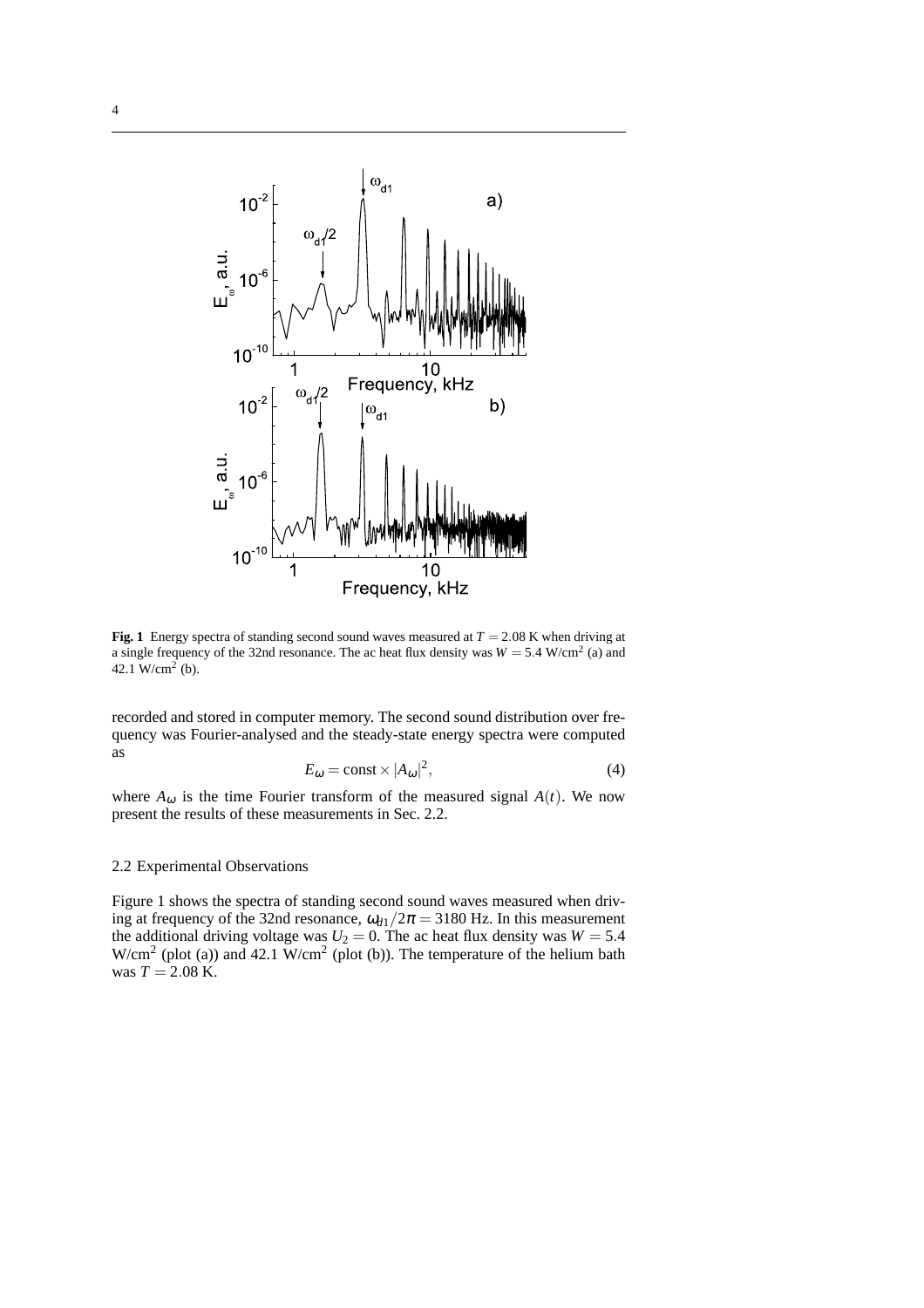

**Fig. 2** Energy spectra of standing second sound waves measured at  $T = 2.08$  K when driving at a single frequency of the 40th resonance (a) and simultaneously at two frequencies on the 9th and 40th resonances (b). The main driving frequency is  $\omega_{d1}/2\pi = 4020.6$  Hz; the additional driving frequency is  $\omega_{d2}/2\pi = 858.3$  Hz. The inset at the plate (b) shows an enlarged part of the spectrum near the 2nd harmonic of  $\omega_{d1}$  in semi-log scale.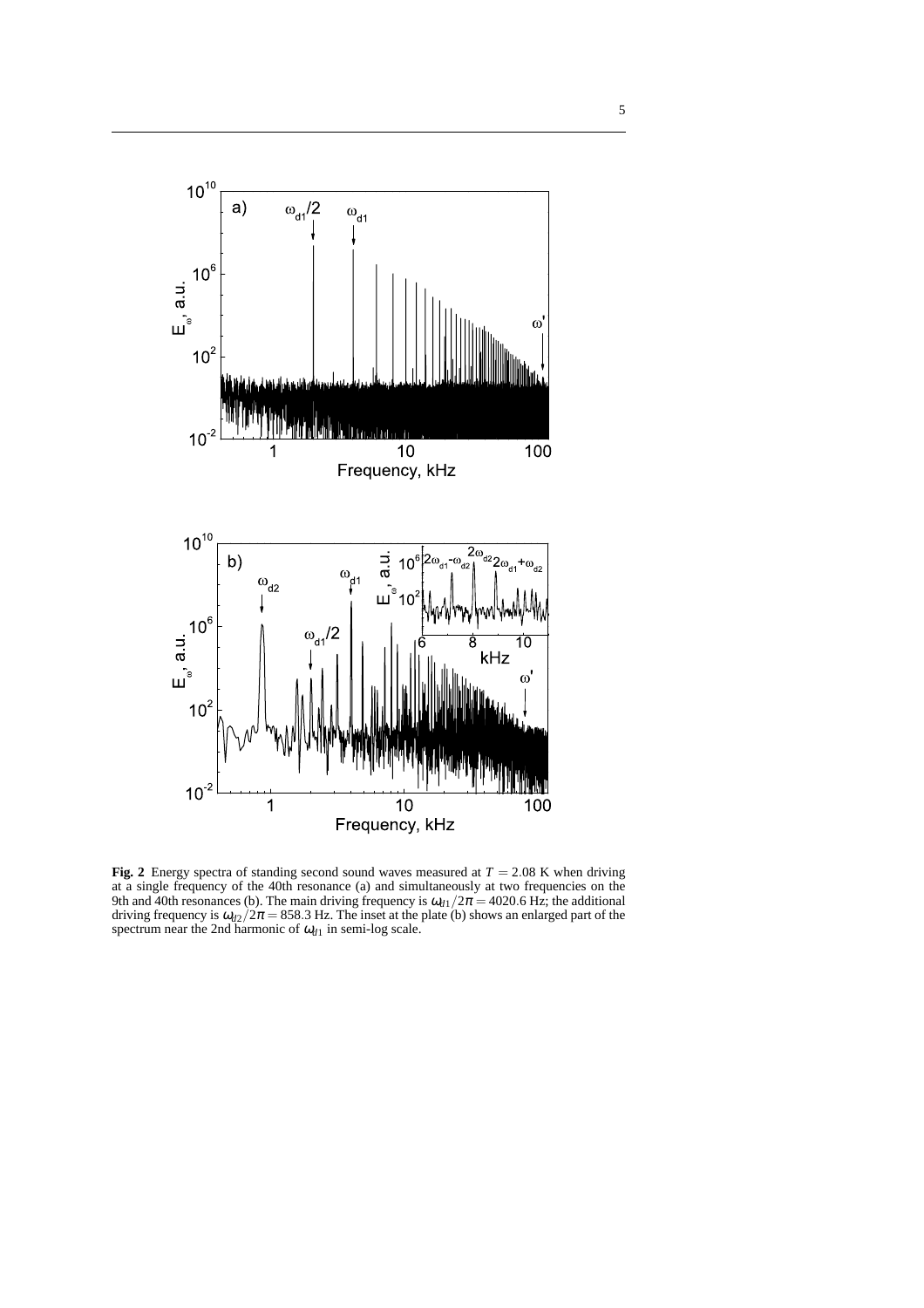It is seen in Fig. 1(a) that spectral peaks are created at frequency  $\omega_{d1}$  and its harmonics, similarly to our earlier observation<sup>9</sup>. Formation of the spectrum is attributable to a cascade transfer of wave energy through the frequency scales due to nonlinearity, thus establishing an energy flux in *K*-space directed from the driving frequency towards the high-frequency domain, and, hence, an acoustic turbulent state in the system of second sound waves (see Refs. <sup>11,12,15</sup> for general theory). At such a small ac heat flux density the amplitude of the wave of frequency equal to half the driving frequency,  $\omega_{d1}/2 = \omega_1$ , is negligibly small and is comparable with the amplitude of electrical noise.

At high driving voltage, however, formation of a peak at the frequency equal to *half* the driving frequency  $\omega_{d1}/2$  is clearly seen in Fig. 1(b). Its amplitude is of the same order as the amplitude of fundamental peak at  $\omega_{d1}$ . Generation of this subharmonic is probably caused by nonlinear three-wave processes in which a wave of frequency  $\omega_{d1}$  decays into two waves with frequencies  $\omega_{d1}/2$  due to a parametric instability<sup>11</sup>, *i.e.* by the nonlinear process opposite to confluence of two waves, which causes generation of high frequency harmonics. We found that the peak at frequency  $\omega_{d1}/2$  was *not* observed when driving at frequencies of the nearest resonances with odd resonant numbers (31st, *etc*), that supports our inference. As mentioned earlier<sup>9</sup>, excitation of a subharmonic of the driving frequency leads to an effective decrease of the inertial interval of frequencies where the turbulent spectrum is established.

Figure 2 presents some typical experimental results obtained when driving simultaneously at two frequencies  $(U_1 \text{ and } U_2 \text{ both being nonzero})$ . The ac heat flux density at the main driving frequency  $\omega_{d1}$  was  $W_1 = 21.5$  mW/cm<sup>2</sup>, and the ac heat flux densities at the additional driving frequencies were  $W_2 = 0.16W_1 = 3.4$ mW/cm<sup>2</sup> at the frequency  $\omega_{d2}$  and  $W_{3,4} = 0.8 \dot{W}_1 = 17.2 \text{ mW/cm}^2$  at the frequencies  $\omega_{d3}$  and  $\omega_{d4}$ .

Fig. 2(a) shows the steady-state energy spectrum of second sound waves measured when driving effectively at a single frequency of the 40th resonance (measurements of the first type). It is evident from Fig.  $2(a)$  that the fundamental spectral peak lies at the driving frequency  $\omega_{d1}$ , and a subharmonic peak of comparable amplitude lies at half the driving frequency  $\omega_{d1}/2$ . The high-frequency peaks appear at harmonics of both the fundamental driving frequency and its subharmonics,  $\omega_n = n \times \omega_{d1}/2$  with  $n = 1, 2, 3 \ldots$ 

Fig. 2(b) shows the spectrum obtained in a measurement of the second type, when the driving frequency  $\omega_{d2}$  was set equal to the 9th resonant frequency, in addition to the main drive. The frequencies  $\omega_{d3,4}$  lay far from any longitudinal resonance of the cavity, and waves with these frequencies were not excited. It is clearly seen that additional peaks are formed at *combination* frequencies  $\omega_{mn} = m \times \omega_{d1} + n \times \omega_{d2}$  (where *n* and *m* are integer numbers) along with harmonics of the main driving frequency. These peaks are evidently formed through nonlinear interactions between the waves at the main and additional driving frequencies. This phenomenon is similar to the generation of combination frequencies during the propagation of light through a nonlinear optical medium<sup>16</sup>. Formation of Stokes and anti-Stokes satellites of the 2nd harmonics of the main drive at frequencies  $\omega = 2\omega_{d1} \pm \omega_{d2}$ , corresponding to "absorption" and "emission" of the second sound waves with frequency  $\omega_{d2}$  due to nonlinearity, is clearly seen in the spectrum shown in the inset of Fig. 2(b).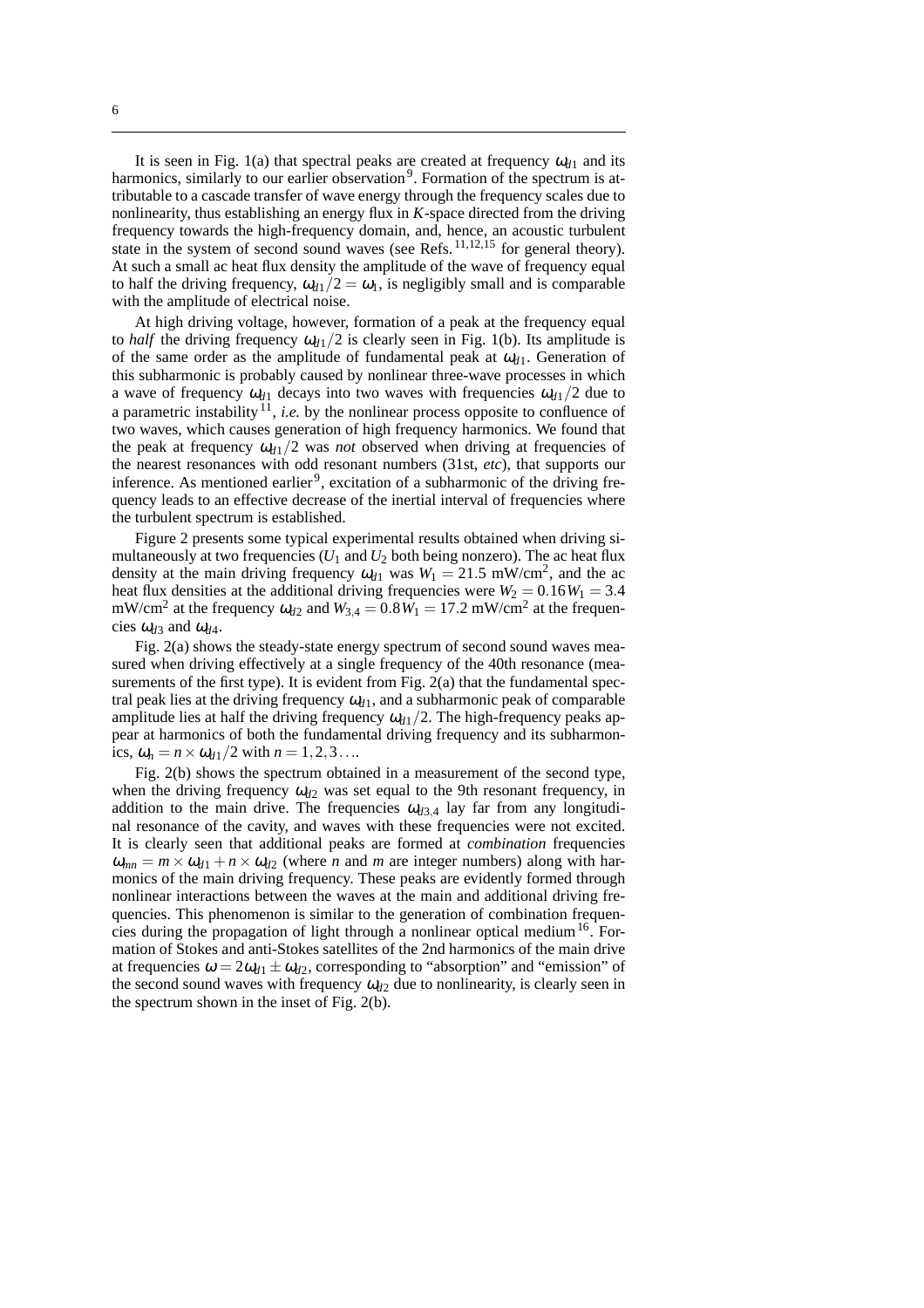

**Fig. 3** Calculated energy distributions of nonlinear second sound waves. Solid squares: driving at the 6th resonant frequency of the resonator; open circles: driving simultaneously at the 5th and 6th resonant frequencies. The low-frequency ac heat flux density  $W_2$  is equal to  $0.1 \times$  the ac heat flux density  $W_1$  at the main driving frequency.

It is evident from Fig. 2 that the inertial interval of frequencies is reduced by application of the additional driving force to the system: the characteristic frequency  $\omega'/2\pi$ , at which the peaks fall below the electrical noise level ( $\sim$  10 a.u.) is decreased from  $\sim$  110 kHz in Fig. 2(a) to  $\sim$  82 kHz in Fig. 2(b). Note that a very similar effect – reduction of the high-frequency oscillations by application of an additional low-frequency perturbation to a turbulent system – was recently observed in experiments with capillary waves on the surface of liquid hydrogen<sup>17</sup>.

# 2.3 Numerical Calculations

To try to understand how the application of a low frequency perturbation affects the turbulent distribution, we have performed a numerical study of the dynamics of nonlinear second-sound waves within the high-*Q* resonator. The numerical technique was similar to that used earlier in studies of the formation of steadystate turbulent second sound spectra<sup>9</sup>. Figure 3 shows the calculated changes in the steady-state energy spectrum of second sound after switching on the lowfrequency perturbation. We assumed that the main driving force is applied at the 6th resonant frequency and that the additional driving force is applied at the 5th resonant frequency. It is clearly evident that application of a small perturbation with  $W_2 \sim 0.1 W_1$  (i.e. not much different from the ratio of 0.16 used in the experiments) leads to the formation of waves with frequencies equal to combinations of the driving force frequencies and to a *substantial* reduction in wave amplitude at frequencies above the main driving frequency. Generation of waves with frequencies lower than  $\omega_{d2}$ , *i.e.* the 1st, 2nd, *etc*, resonances, as seen in Fig. 3 (open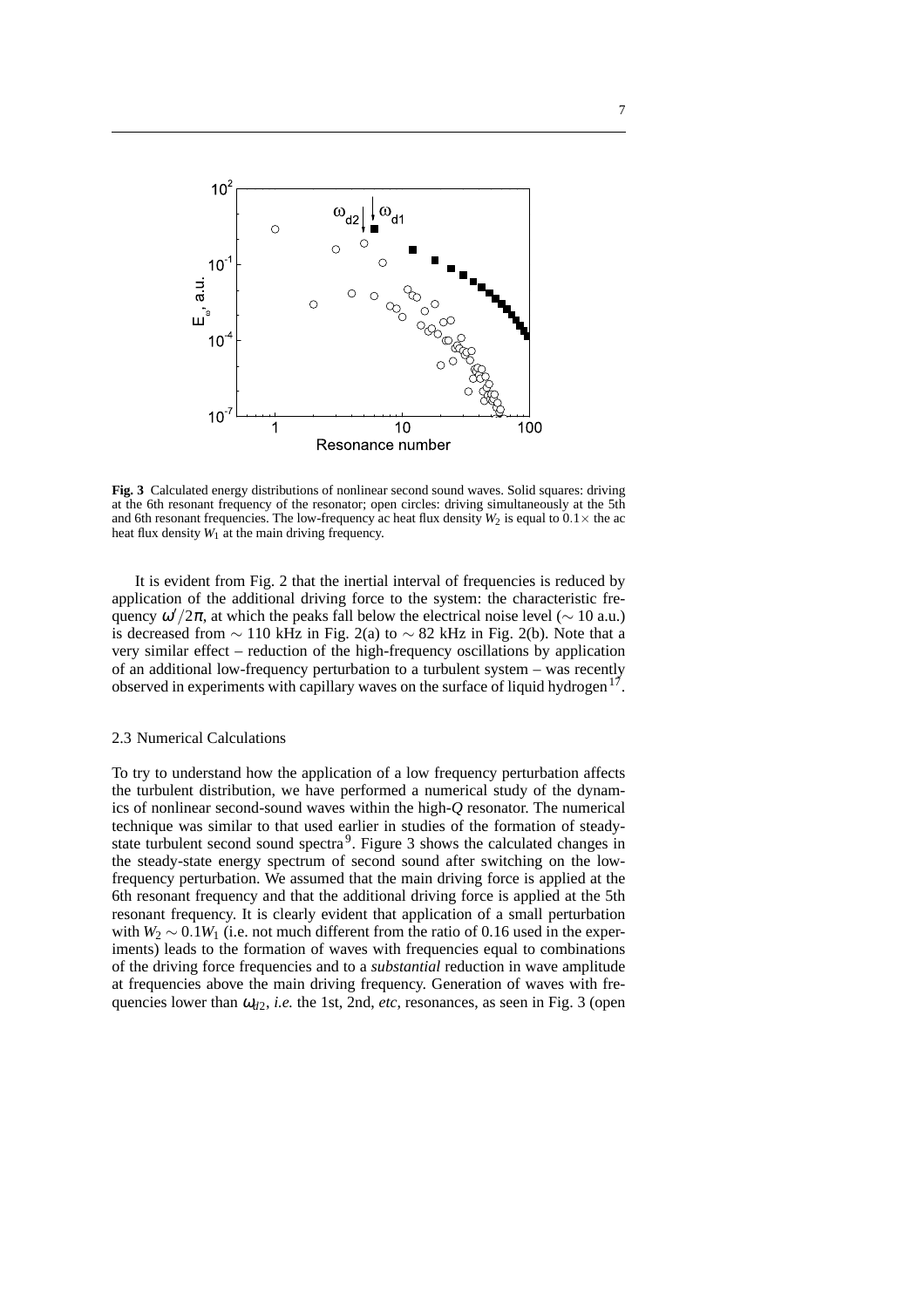circles), is caused by excitation of combination frequencies of the main and additional drive,  $\omega_{d1} - \omega_{d2}$  and its harmonics. Numerical estimation shows that the total wave energy  $E<sub>hf</sub>$  contained in the high frequency domain (waves with resonance numbers  $p \ge 7$ ) is decreased by  $\sim 4 \times$  after the additional driving force is applied. The reason for the damping of the high-frequency turbulent cascade is probably an outflow of energy from the high-frequency spectral domain towards the low-frequency energy-containing domain after application of the perturbation. We plan to study this phenomenon in detail in the near future.

## **3 CONCLUSIONS**

We have shown in experiments with a turbulent system of second sound waves in a high-*Q* resonator filled with superfluid helium that acoustic waves with frequency lower than the driving frequency may be generated due to nonlinearity: a sound wave with frequency equal to half the driving frequency (subharmonic of the driving frequency) may be excited at relatively large ac heat flux densities. We suppose that the subharmonic is generated through a decay instability of the wave excited by an external drive. We have also found in both experiments and numerical calculations that application of an additional low frequency driving force to a turbulent system of second sound waves results in the excitation of additional acoustic oscillations with frequencies equal to combination frequencies of the main and additional driving forces. The amplitudes of the second sound waves in the high frequency spectral domain are decreased when the additional driving force is applied. Suppression of the turbulent cascade in the high-frequency domain is probably caused by redistribution of the wave energy among newly excited states in the low-frequency energy-containing region.

**Acknowledgements** We are grateful to V. E. Zakharov, E. A. Kuznetsov, A. A. Levchenko and M. Yu. Brazhnikov for valuable discussions. The investigations were supported by the Russian Foundation for Basic Research project Nos. 07-02-00728 and 06-02-17253, by the Presidium of the Russian Academy of Sciences in framework of the programmes "Quantum Macrophysics" and "Mathematical Methods in Nonlinear Dynamics", and by the Engineering and Physical Sciences Research Council (U.K.).

#### **References**

- 1. I. M. Khalatnikov, *An Introduction to the Theory of Superfluidity* (Benjamin, New York, 1965).
- 2. S. J. Putterman, *Superfluid Hydrodynamics* (North-Holland Publishing Corp., Amsterdam, 1974).
- 3. A. Yu. Iznankin and L. P. Mezhov-Deglin, *Sov. Phys. JETP* **57**, 801 (1983).
- 4. S. K. Nemirovsky, *Usp. Fiz. Nauk* **160**, 51 (1990).
- 5. L. S. Goldner, G. Ahlers, and R. Mehrotra, *Phys. Rev.* **43**, 12861 (1991).
- 6. D. V. Osborne, *Proc. Phys. Soc.* (London) **A64**, 114 (1951).
- 7. A. J. Dessler and W. H. Fairbank, *Phys. Rev.* **104**, 6 (1956).
- 8. G. V. Kolmakov, V. B. Efimov, A. N. Ganshin, P. V. E. McClintock, and L. P. Mezhov-Deglin, *Low Temp. Phys.* **32**, 999 (2006).